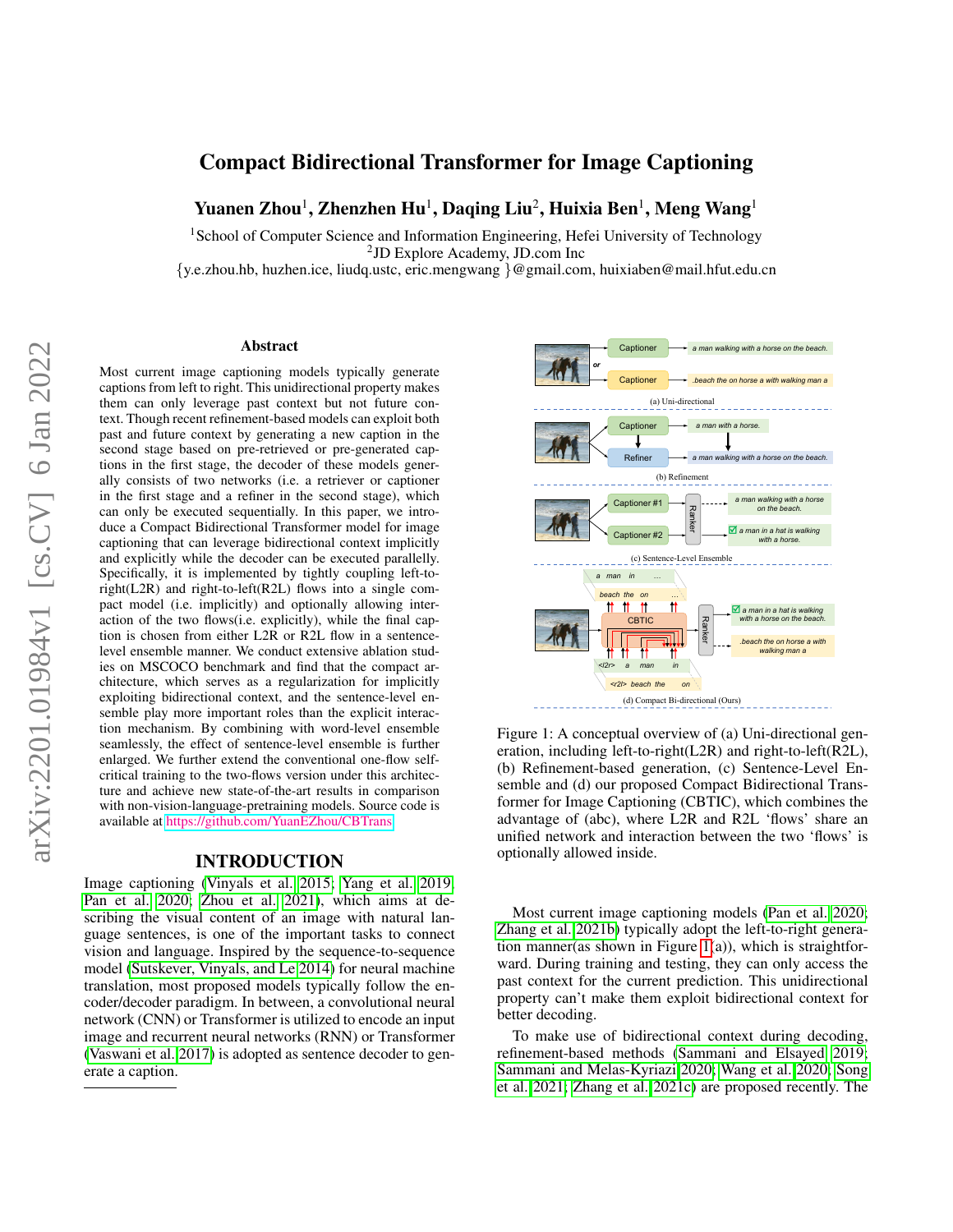decoder of this type of models typically consists of two networks (as shown in Figure [1\(](#page-0-0)b)). The first network is usually a primary captioner or an image-text retriever, which is used to generate or retrieve a related sentence. After that, a senior refiner, which is the second caption network, generates the final caption by being allowed to attend to the sentence produced before. This semantic attention can help the senior refiner to look at both past and future semantic context and thus improve decoding at every time step. However, the two networks in the decoder can only be executed sequentially, which can not make full use of the parallelizability of GPU device.

In this work, we introduce a Compact Bidirectional Transformer model for image captioning (dubbed as CBTIC) that can leverage bidirectional context implicitly and explicitly while the decoder can be executed parallelly. Specifically, it is implemented by tightly coupling the L2R and the R2L flows into a single compact model and optionally allowing interaction between the two flows (as shown in Figure  $1(d)$ ). The parallelism of our decoder is obvious since it is composed of a single Transformer decoder. We claim our decoder can exploit bidirectional context explicitly since we optionally allow interaction between L2R and R2L flows and implicitly since one copy of shared parameters has the ability of supporting both L2R and R2L decoding. Let's take Figure [1\(](#page-0-0)d) as an example. During training, each image is associated with two captions instead of one caption as in the conventional L2R captioning models. One caption is from left to right with a  $\langle l2r \rangle$  prefix and the other one is from right to left with a  $\langle r2l \rangle$  prefix. Inside the CBTIC model, the generation of a target word (e.g., *'walking'*) can not only depend on previous words in its own flow (e.g.,*'a man in a hat is'*,i.e., past context) but also optionally previous words in the other flow (e.g.,*'beach the on horse a with'*, i.e., future context). The joint loss is composed of both L2R and R2L losses and the model is end-to-end trainable. During inference, CBTIC model takes both  $\langle l2r \rangle$  and  $\langle r2l \rangle$  as the text input in the first step and optionally allows interaction between the two flows along the entire decoding process. Finally, the output caption of L2R 'flow' and the one of R2L 'flow' are ranked based on their probabilities and the larger one is chosen as the output (i.e. sentence-level ensemble).

We conduct extensive ablation studies on the MSCOCO benchmark dataset to better understand and verify the effectiveness of this model. The compact architecture serves as a good regularization for implicitly exploiting bidirectional context and a single CBTIC model achieves an effect of sentence-level ensemble, which usually needs to train and save two models for improving final predictions as shown in Figure [1\(](#page-0-0)c). By combining with word-level ensemble, the effect of sentence-level ensemble is further enlarged. Overall, the compact bidirectional architecture and sentence-level ensemble play more important roles than the explicit interaction mechanism. Finally, we further extend the conventional one-flow self-critical training to the two-flows version under this model architecture and achieve new state-of-the-art results in comparison with non-vision-language-pretraining models.

The main contributions are summarized as follows:

- We introduce a Compact Bidirectional Transformer model for image captioning that can leverage bidirectional context implicitly and explicitly while the decoder is parameter-efficient and can be executed parallelly. And we conduct extensive ablation studies to better understand this architecture.
- We further propose to combine word-level and sentencelevel ensemble seamlessly and extend the conventional one-flow self-critical training to the two-flows version under this architecture and achieve new state-of-theart results in comparison with non-vision-languagepretraining models.

# RELATED WORK

# Image Captioning

Over the last few years, a broad collection of methods have been proposed in the field of image captioning. In a nutshell, we have gone through grid-feature [\(Xu et al. 2015;](#page-9-5) [Jiang et al. 2020\)](#page-8-7) then region-feature [\(Anderson et al. 2018\)](#page-7-0) and relation-aware visual feature [\(Yao et al. 2018;](#page-9-6) [Yang](#page-9-0) [et al. 2019\)](#page-9-0) on the image encoding side. On the sentence decoding side, we have witnessed LSTM [\(Vinyals et al.](#page-8-0) [2015\)](#page-8-0),CNN [\(Gu et al. 2017\)](#page-8-8) and Transformer [\(Cornia et al.](#page-8-9) [2020\)](#page-8-9) equipped with various attention [\(Huang et al. 2019;](#page-8-10) [Zhou et al. 2020b;](#page-9-7) [Pan et al. 2020\)](#page-8-1) as the decoder. On the training side, models are typically trained by cross-entropy loss and then Reinforcement Learning [\(Rennie et al. 2017\)](#page-8-11), which enables the use of non-differentiable caption metrics as optimization objectives and makes a notable achievement. Recently, vision-language pre-training has also been adopted for image captioning and shows remarkable results. These models [\(Zhou et al. 2020a;](#page-9-8) [Li et al. 2020;](#page-8-12) [Zhang et al.](#page-9-9) [2021a\)](#page-9-9) are firstly pre-trained on large image-text corpus and then finetuned. Though impressive performance has been achieved, most state-of-the-art models adopt the left-to-right generation manner,which is straightforward but can't exploit future context. To make use of bidirectional context as far as possible, refinement-based methods are proposed recently, where [\(Sammani and Elsayed 2019;](#page-8-4) [Sammani and Melas-](#page-8-5)[Kyriazi 2020;](#page-8-5) [Song et al. 2021\)](#page-8-6) generate a primary caption and [\(Wang et al. 2020;](#page-9-3) [Zhang et al. 2021c\)](#page-9-4) retrieve a related primary caption in the first stage and both them generate a senior caption in the second stage. There is also an early work [\(Wang et al. 2016\)](#page-9-10) that tries to overcome the shortcomings of unidirectional model by combining the output captions of two separate forward and backward LSTM networks. Different from these models, CBTIC is a single Compact Bidirectional Transformer model.

#### Multi-task Learning

Multi-task learning is a useful learning paradigm to improve the supervision and the generalization performance of a task by jointly training it with related tasks [\(Caruana 1997\)](#page-7-1). Here, we only review some multi-task learning works related to captioning. To the best of our knowledge, there are roughly two types so far. One is to jointly train the task of captioning and syntax generation (e.g. Part-of-Speech) [\(Zhao](#page-9-11) [et al. 2018;](#page-9-11) [Deshpande et al. 2019;](#page-8-13) [Wang et al. 2019a;](#page-9-12) [Hou](#page-8-14)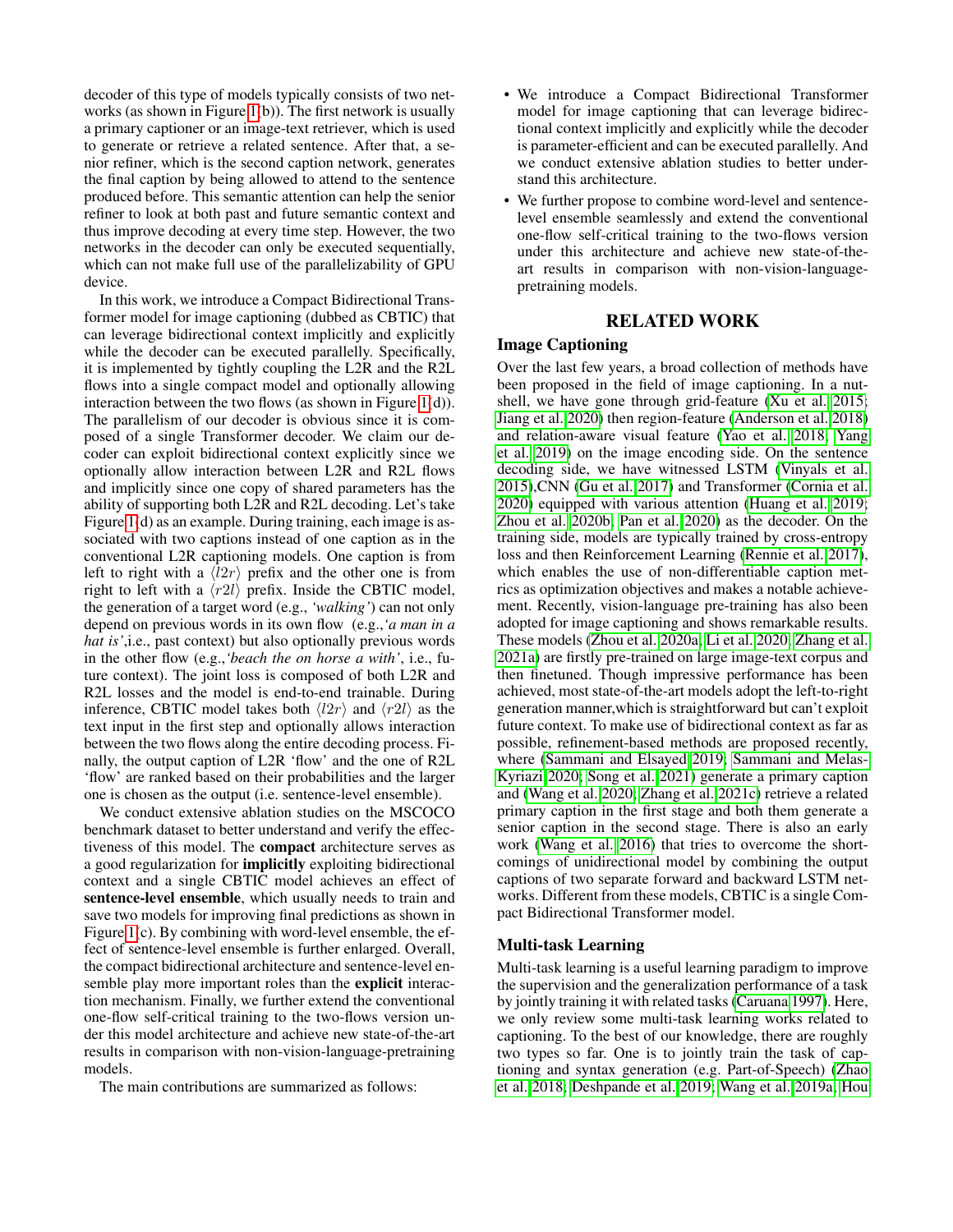[et al. 2019\)](#page-8-14). The other one is to train a unified captioning model on multilingual (e.g. English and Chinese ) captioning datasets [\(Elliott, Frank, and Hasler 2015;](#page-8-15) [Wang et al.](#page-9-13) [2019b\)](#page-9-13). Different from the above multi-task learning models, one task is the L2R generation and the other one is the R2L generation in our CBTIC model.

#### Neural Machine Translation

Neural Machine Translation (NMT) has an important impact on the research of captioning task. The standard encoderdecoder paradigm is derived from NMT [\(Sutskever, Vinyals,](#page-8-2) [and Le 2014;](#page-8-2) [Bahdanau, Cho, and Bengio 2014\)](#page-7-2). A complete review is beyond the scope of this paper and we only focus on works related to endow decoder with bidirectional ability. [\(Zhang et al. 2019\)](#page-9-14) trained a backward decoder jointly with a forward decoder by matching their output probabilities to iteratively improve each other. [\(Chen et al.](#page-8-16) [2020\)](#page-8-16) proposed to further encourage conventional autoregressive decoder to plan ahead by distilling bidirectional knowledge learned in BERT [\(Devlin et al. 2018\)](#page-8-17). [\(Zhang](#page-9-15) [et al. 2018\)](#page-9-15) proposed asynchronous bidirectional decoding for NMT by equipping the conventional attentional forward decoder with an auxiliary backward decoder. [\(Zhou, Zhang,](#page-9-16) [and Zong 2019\)](#page-9-16) proposed a synchronous bidirectional neural machine translation that predicts its outputs using leftto-right and right-to-left decoding simultaneously and interactively. This work pursues the spirit of [\(Zhou, Zhang, and](#page-9-16) [Zong 2019\)](#page-9-16) for image captioning and we find that it is the compact architecture and sentence-level ensemble mechanism instead of explicit interaction that contributes more to the model. This is overlooked in [\(Zhou, Zhang, and Zong](#page-9-16) [2019\)](#page-9-16) and indicates that explicit interaction is overestimated. What's more, we further propose to combine word-level and sentence-level ensemble seamlessly and extend the conventional one-flow self-critical training to the two-flows version under this architecture.

# Approach

In this section, we first present the architecture of our CBTIC model built on the well-known Transformer [\(Vaswani et al.](#page-8-3) [2017\)](#page-8-3) and then introduce the training procedure for model optimization.

# CBTIC Model

Firstly, a pre-trained object detector [\(Ren et al. 2015\)](#page-8-18) represents an image *I* as a set of region features. Then given the image region features, CBTIC aims to take advantage of bidirectional property in a single model to generate a sensible caption. The architecture of CBTIC model is illustrated in Figure [2,](#page-3-0) which consists of an encoder and decoder.

Image Features Encoder. The encoder, which is basically the same as the Transformer encoder [\(Vaswani et al.](#page-8-3) [2017\)](#page-8-3), takes the image region features as inputs and outputs the contextual region features. It consists of a stack of  $L$  identical layers. Each layer has two sublayers. The first is a multi-head self-attention sublayer and the second is a

position-wise feed-forward sublayer. Both sublayers are followed by residual connection [\(He et al. 2016\)](#page-8-19) and layer normalization [\(Ba, Kiros, and Hinton 2016\)](#page-7-3) operations for stable training. Multi-head self-attention builds on the scaled dot-product attention, which operates on a query Q, key K and value V as:

$$
Attention(Q, K, V) = softmax(\frac{QK^{T}}{\sqrt{d_k}})V, \qquad (1)
$$

where  $d_k$  is the dimension of the key. Multi-head selfattention firstly projects the queries, keys and values  $h$  times with different learned linear projections and then computes scaled dot-product attention for each one. After that, it concatenates the results and projects them with another learned linear projection:

$$
H_i =Attention(QW_i^Q, KW_i^K, VW_i^V), \tag{2}
$$

$$
MultiHead(Q, K, V) = Concat(H_1, \dots H_h)W^O, \quad (3)
$$

where  $W_i^Q, W_i^K \in \mathbb{R}^{d_{model} \times d_k}, W_i^V \in \mathbb{R}^{d_{model} \times d_v}$  and  $W^O \in \mathbb{R}^{\tilde{h}d_v \times \tilde{d}_{model}}$ . The self-attention in the encoder performs attention over itself, i.e.,  $(Q = K = V)$ , which is the image region features in the first layer. After a multihead self-attention sublayer, the position-wise feed-forward sublayer (FFN) is applied to each position separately and identically:

$$
FFN(x) = max(0, xW_1 + b_1)W_2 + b_2,
$$
 (4)

where  $W_1 \in \mathbb{R}^{d_{model} \times d_{ff}}$ ,  $W_2 \in \mathbb{R}^{d_{ff} \times d_{model}}$ ,  $b_1 \in \mathbb{R}^{d_{ff}}$ and  $b_2 \in \mathbb{R}^{d_{model}}$  are learnable parameter matrices.

Captioning Decoder. The decoder takes contextual region features and a pair of L2R and R2L word sequences of each image as input and outputs a pair of predicted words probability sequences. To make use of order information, position encodings [\(Vaswani et al. 2017\)](#page-8-3) are added to word embedding features. It is worth emphasizing that the L2R and R2L flows in the decoder run in parallel and the bidirectional interactive only optionally happens in the mask multi-head bidirectional interactive attention sublayer. Specifically, the decoder consists of L identical layers and each layer has three sublayers: a masked multi-head bidirectional interactive attention sublayer, a multi-head cross-attention sublayer and a position-wise feed-forward sublayer. Residual connection and layer normalization are also applied after each sublayer. The multi-head cross-attention is similar to the multihead self-attention mentioned above except that the key and value are now contextual region features and the query is the output of its previous sublayer. The masked multi-head bidirectional interactive attention sublayer can be seen as an extension of the masked multi-head attention sublayer in the original Transformer decoder [\(Vaswani et al. 2017\)](#page-8-3). The main difference between them lies in the scaled dot-product attention module. An intuitional illustration is shown in the right of Figure [2.](#page-3-0) Formally, the scaled dot-product attention for each head  $i$  in the original masked multi-head attention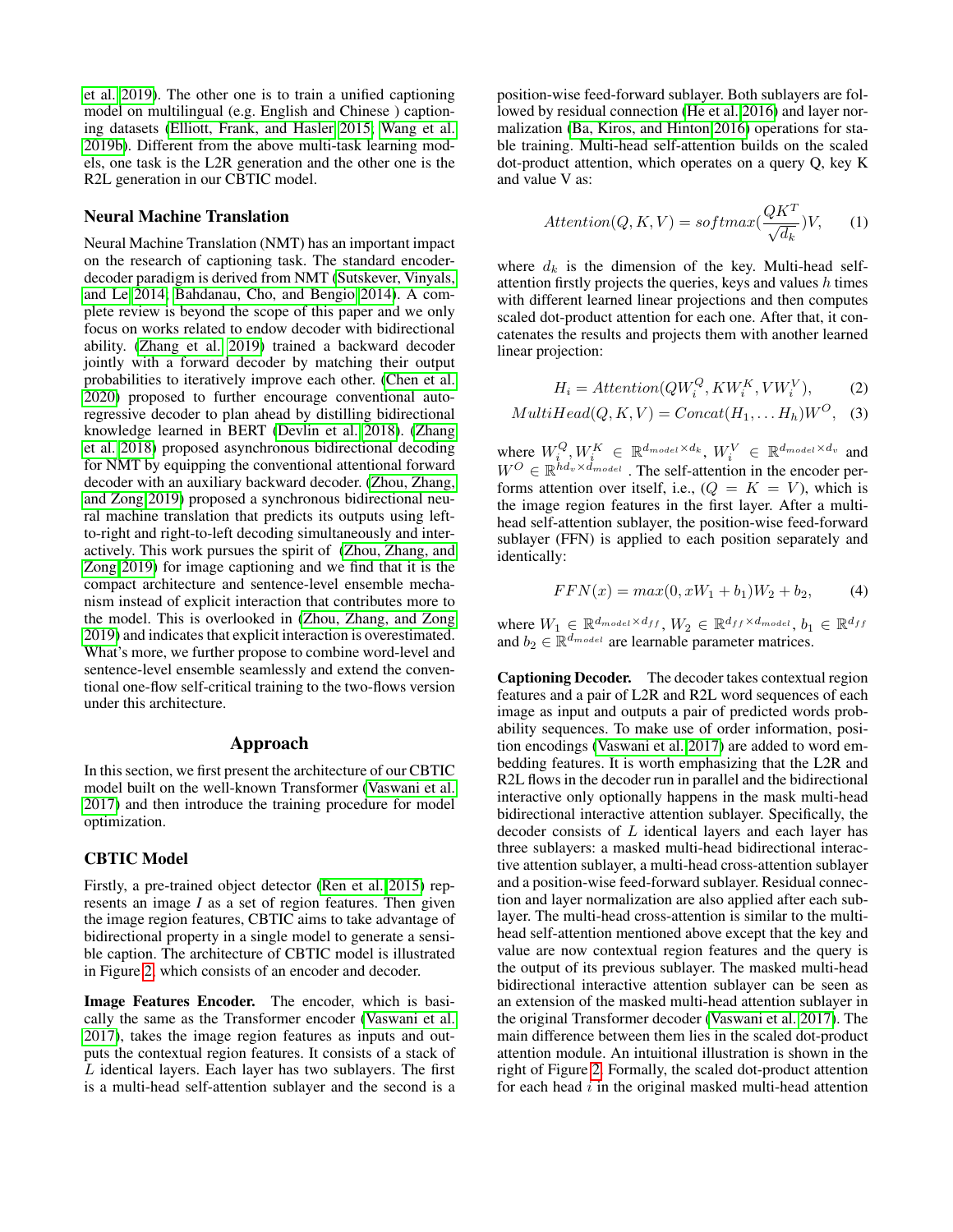<span id="page-3-0"></span>

Figure 2: Illustration of Compact Bidirectional Transformer for Image Captioning (CBTIC). CBTIC model composes of an encoder (in the left) and a decoder (in the middle). An intuitional illustration of extension of the standard Scaled Dot-Product Attention module is shown on the right. Notice that the Residual Connections, Layer Normalization are omitted. The subscript of head i in  $Q/K/V/H$  is omitted for brevity. Right-to-right (R2L) flow is marked in red. Best view in color.

module is extended to:

$$
\overrightarrow{H}_{i}^{past} = Attention(\overrightarrow{Q}_{i}, \overrightarrow{K}_{i}, \overrightarrow{V}_{i})
$$
\n
$$
\overrightarrow{H}_{i}^{future} = Attention(\overrightarrow{Q}_{i}, \overleftarrow{K}_{i}, \overleftarrow{V}_{i}),
$$
\n
$$
\overrightarrow{H}_{i} = \overrightarrow{H}_{i}^{past} + \lambda * AF(\overrightarrow{H}_{i}^{future})
$$
\n(5)

where  $\overrightarrow{H}_{i}^{past}$  is the conventional one to capture past context and  $\overrightarrow{H}_i^{future}$  is the extended part to capture future context by using query in the L2R direction and key/value in R2L direction.  $\vec{H}_i$  is the bidirectional-aware state of L2R direction by non-linearly fusing past and future context and AF denotes activation function, such as Relu or Tanh. It is worth noting that the self-attention in the decoder usually is equipped with a lower triangular matrix mask for preventing positions from attending to subsequent positions and we omit it here for brevity. And the bidirectional-aware state of R2L direction  $\overline{H}_i$  can be symmetrically computed as:

$$
\overleftarrow{H}_i =Attention(\overleftarrow{Q}_i, \overleftarrow{K}_i, \overleftarrow{V}_i) + \lambda * AF(Attention(\overleftarrow{Q}_i, \overrightarrow{K}_i, \overrightarrow{V}_i)).
$$
\n(6)

In particular, the masked multi-head bidirectional interactive attention sublayer degrades to the original masked multi-head attention sublayer when  $\lambda = 0$ . Finally, we use a learned linear transformation and softmax function to convert the decoder output to a pair of predicted next-token probabilities  $p(\vec{y}_t | \vec{y}_{ and$  $p(\overline{y}_t | \overline{y}_{\leq t}, \overline{y}_{\leq t}, I; \theta)$ , where  $\overline{y}_{\leq t}$  ( $\overline{y}_{\leq t}$ ) denotes the words sequence of L2R (R2L) direction before the  $t$ -th word of target  $\overrightarrow{y}$  ( $\overleftarrow{y}$ ) and  $\theta$  is the shared parameters.

### Training

The whole training procedure includes two stages. At the first training stage, given a triple  $(I, \overrightarrow{y}, \overleftarrow{y})$ , we pad the two sentences to equal length  $T$  without loss of generality, i.e.,  $\overrightarrow{y} = (\overrightarrow{y}_1, \overrightarrow{y}_2, ..., \overrightarrow{y}_T)$  and  $\overleftarrow{y} = (\overleftarrow{y}_1, \overleftarrow{y}_2, ..., \overleftarrow{y}_T)$ . We optimize the model by minimizing joint cross-entropy (XE) loss, which is composed of a L2R and R2L XE loss:

$$
L_{XE}(\theta) = -\sum_{t=1}^{T} \{ \log p(\overrightarrow{y}_t | \overrightarrow{y}_{\n(7)
$$

In order to prevent the bidirectional model from learning to directly generate the second half of L2R flow by copying the first half of R2L flow and vice versa,  $\overline{y}$  is chosen from the rest caption annotations of the same image (each image is annotated with five captions in the dataset) and then reversed and paired with  $\overline{y}$ .

At the second training stage, we jointly finetune the model using self-critical training (SC)[\(Rennie et al. 2017\)](#page-8-11) for both L2R and R2L directions and the gradient can be expressed as:

$$
\nabla_{\theta} L_{SC}(\theta) = -\frac{1}{N} \sum_{n=1}^{N} \{ (R(\overrightarrow{\hat{y}}^n) - \overrightarrow{b}) \nabla_{\theta} \log p(\overrightarrow{\hat{y}}^n | I; \theta) + (R(\overleftarrow{\hat{y}}^n) - \overleftarrow{b}) \nabla_{\theta} \log p(\overleftarrow{\hat{y}}^n | I; \theta) \},
$$
\n(8)

where  $R$  is the CIDEr [\(Vedantam, Lawrence Zitnick, and](#page-8-20)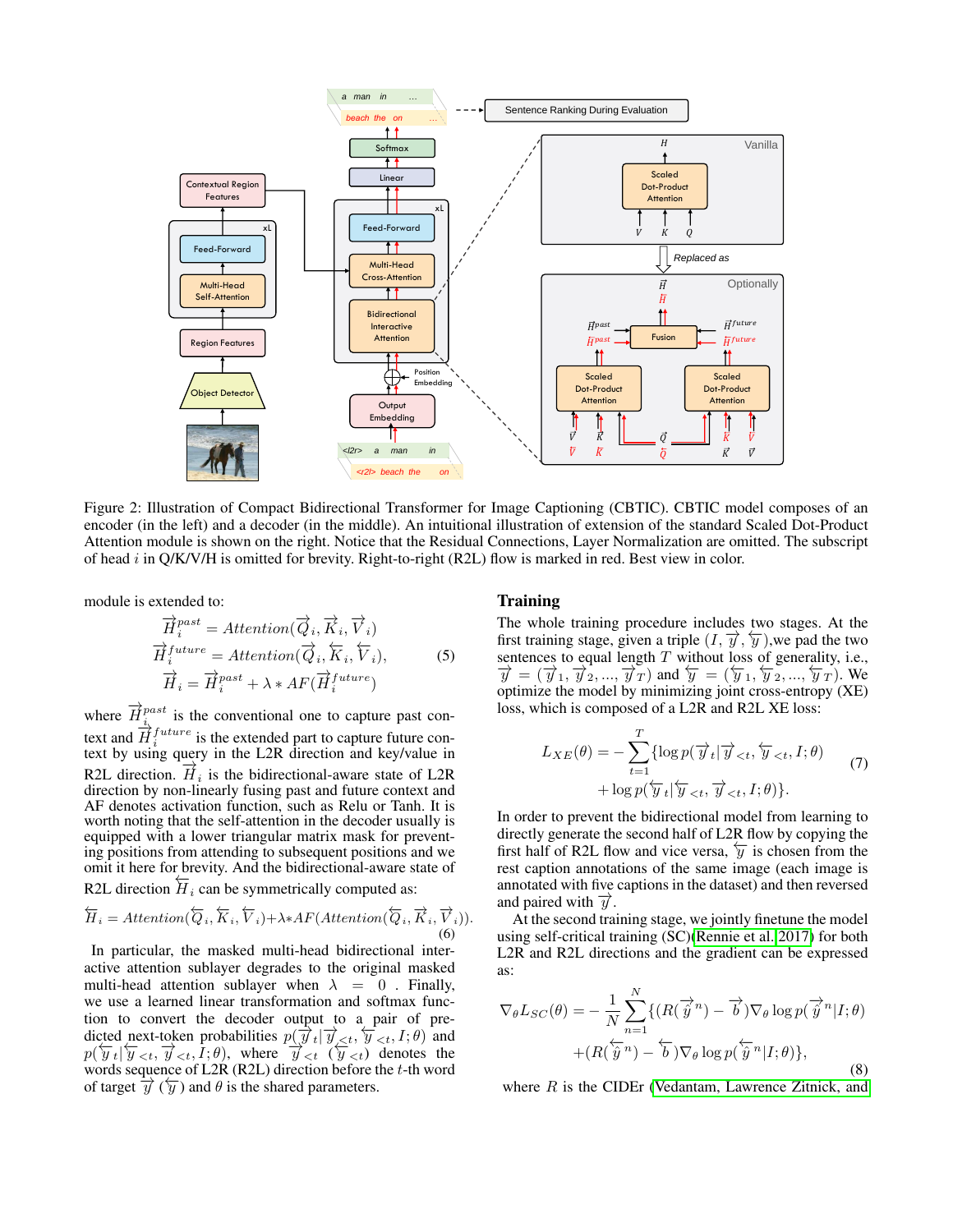<span id="page-4-1"></span>

|                                       | <b>Cross-Entropy Loss</b> |      |      |                      |      |      |       | <b>CIDEr Score Optimization</b> |                 |                          |                |      |      |      |              |      |
|---------------------------------------|---------------------------|------|------|----------------------|------|------|-------|---------------------------------|-----------------|--------------------------|----------------|------|------|------|--------------|------|
|                                       | B@1                       | B@2  | B@3  | B@4                  | M    | R    | C     | S                               | B@1             | B@2                      | B@3            | B@4  | M    | R    | $\mathbf{C}$ | S    |
| LSTM (Vinyals et al. 2015)            |                           |      |      | 29.6                 | 25.2 | 52.6 | 94.0  | $\overline{\phantom{a}}$        |                 |                          |                | 31.9 | 25.5 | 54.3 | 106.3        |      |
| SCST (Rennie et al. 2017)             |                           |      |      | 30.0                 | 25.9 | 53.4 | 99.4  |                                 |                 |                          |                | 34.2 | 26.7 | 55.7 | 114.0        |      |
| LSTM-A (Yao et al. 2017)              | 75.4                      |      |      | 35.2                 | 26.9 | 55.8 | 108.8 | 20.0                            | 78.6            |                          | $\sim$         | 35.5 | 27.3 | 56.8 | 118.3        | 20.8 |
| RFNet (Jiang et al. 2018)             | 76.4                      | 60.4 | 46.6 | 35.8                 | 27.4 | 56.5 | 112.5 | 20.5                            | 79.1            | 63.1                     | 48.4           | 36.5 | 27.7 | 57.3 | 121.9        | 21.2 |
| Up-Down (Anderson et al. 2018)        | 77.2                      |      |      | 36.2                 | 27.0 | 56.4 | 113.5 | 20.3                            | 79.8            |                          | $\sim$         | 36.3 | 27.7 | 56.9 | 120.1        | 21.4 |
| GCN-LSTM (Yao et al. 2018)            | 77.3                      |      |      | 36.8                 | 27.9 | 57.0 | 116.3 | 20.9                            | 80.5            |                          | $\sim$         | 38.2 | 28.5 | 58.3 | 127.6        | 22.0 |
| LBPF $(Qin et al. 2019)$              | 77.8                      |      |      | 37.4                 | 28.1 | 57.5 | 116.4 | 21.2                            | 80.5            |                          | $\sim$         | 38.3 | 28.5 | 58.4 | 127.6        | 22.0 |
| SGAE (Yang et al. 2019)               | 77.6                      |      |      | 36.9                 | 27.7 | 57.2 | 116.7 | 20.9                            | 80.8            |                          | $\sim$         | 38.4 | 28.4 | 58.6 | 127.8        | 22.1 |
| AoANet (Huang et al. 2019)            | 77.4                      |      |      | 37.2                 | 28.4 | 57.5 | 119.8 | 21.3                            | 80.2            |                          |                | 38.9 | 29.2 | 58.8 | 129.8        | 22.4 |
| X-LAN (Pan et al. 2020)               | 78.0                      | 62.3 | 48.9 | 38.2                 | 28.8 | 58.0 | 122.0 | 21.9                            | 80.8            | 65.6                     | 51.4           | 39.5 | 29.5 | 59.2 | 132.0        | 23.4 |
| $M2$ T (Cornia et al. 2020)           | $\overline{a}$            | ÷.   |      | $\ddot{\phantom{1}}$ |      |      |       | $\overline{\phantom{a}}$        | 80.8            | $\overline{\phantom{a}}$ | $\blacksquare$ | 39.1 | 29.2 | 58.6 | 131.2        | 22.6 |
| X-Transformer (Pan et al. 2020)       | 77.3                      | 61.5 | 47.8 | 37.0                 | 28.7 | 57.5 | 120.0 | 21.8                            | 80.9            | 65.8                     | 51.5           | 39.7 | 29.5 | 59.1 | 132.8        | 23.4 |
| RSTNet (Zhang et al. 2021b)           |                           |      |      | $\sim$               |      |      |       |                                 | 81.8            |                          | $\blacksquare$ | 40.1 | 29.8 | 59.5 | 135.6        | 23.3 |
| <b>CBTIC</b>                          | 78.0                      | 62.2 | 48.5 | 37.5                 | 29.1 | 58.2 | 122.6 | 22.3                            | 81.4            | 66.5                     | 51.9           | 39.6 | 29.9 | 59.1 | 136.9        | 24.0 |
|                                       |                           |      |      |                      |      |      |       |                                 | <b>Ensemble</b> |                          |                |      |      |      |              |      |
| SCST (Rennie et al. 2017) $\geq$      |                           |      |      | 32.8                 | 26.7 | 55.1 | 106.5 | ä,                              |                 |                          |                | 35.4 | 27.1 | 56.6 | 117.5        |      |
| RFNet (Jiang et al. 2018) $\geq$      | 77.4                      | 61.6 | 47.9 | 37.0                 | 27.9 | 57.3 | 116.3 | 20.8                            | 80.4            | 64.7                     | 50.0           | 37.9 | 28.3 | 58.3 | 125.7        | 21.7 |
| GCN-LSTM (Yao et al. 2018) $\sum$     | 77.4                      |      |      | 37.1                 | 28.1 | 57.2 | 117.1 | 21.1                            | 80.9            |                          | $\sim$         | 38.3 | 28.6 | 58.5 | 128.7        | 22.1 |
| SGAE (Yang et al. 2019) $\Sigma$      |                           |      |      |                      |      |      |       | $\overline{a}$                  | 81.0            |                          | $\sim$         | 39.0 | 28.4 | 58.9 | 129.1        | 22.2 |
| HIP (Yao et al. 2019) $\sum$          |                           |      |      | 38.0                 | 28.6 | 57.8 | 120.3 | 21.4                            |                 |                          | $\sim$         | 39.1 | 28.9 | 59.2 | 130.6        | 22.3 |
| AoANet (Huang et al. 2019) $\sum$     | 78.7                      |      |      | 38.1                 | 28.5 | 58.2 | 122.7 | 21.7                            | 81.6            |                          | $\sim$         | 40.2 | 29.3 | 59.4 | 132.0        | 22.8 |
| $M^2$ T(Cornia et al. 2020) $\Sigma$  |                           |      |      |                      |      |      |       | $\blacksquare$                  | 82.0            |                          | $\sim$         | 40.5 | 29.7 | 59.5 | 134.5        | 23.5 |
| X-LAN(Pan et al. 2020) $\Sigma$       | 78.8                      | 63.4 | 49.9 | 39.1                 | 29.1 | 58.5 | 124.5 | 22.2                            | 81.6            | 66.6                     | 52.3           | 40.3 | 29.8 | 59.6 | 133.7        | 23.6 |
| X-Transformer(Pan et al. 2020) $\geq$ | 77.8                      | 62.1 | 48.6 | 37.7                 | 29.0 | 58.0 | 122.1 | 21.9                            | 81.7            | 66.8                     | 52.6           | 40.7 | 29.9 | 59.7 | 135.3        | 23.8 |
| <b>CBTIC</b>                          | 79.1                      | 63.9 | 50.3 | 39.4                 | 29.8 | 59.3 | 127.8 | 23.1                            | 82.7            | 67.9                     | 53.5           | 41.1 | 30.4 | 60.1 | 140.3        | 24.3 |

Table 1: Performance comparisons on MSCOCO Karpathy test split, where B@N, M, R, C and S are short for BLEU@N, METEOR, ROUGE-L, CIDEr and SPICE scores. All values are reported as percentage (%).  $\Sigma$  indicates model ensemble.

[Parikh 2015\)](#page-8-20) score function, and b is the baseline score. We adopt the baseline score proposed in [\(Luo 2020\)](#page-8-23), where the baseline score is defined as the average reward of the rest samples rather than the original greedy decoding reward. We sample  $N = 5$  captions for each image and each direction and  $\overline{\hat{y}}^n$  ( $\overline{\hat{y}}^n$ ) is the *n*-th sampled caption of L2R (R2L) direction.

### EXPERIMENTS

# Dataset and Evaluation Metrics.

MSCOCO [\(Chen et al. 2015\)](#page-7-4) is the widely used benchmark for image captioning. We use the 'Karpathy' splits [\(Karpa](#page-8-24)[thy and Fei-Fei 2015\)](#page-8-24) for offline experiments. This split contains 113, 287 training images, 5, 000 validation images and 5, 000 testing images. Each image has 5 captions. We also upload generated captions of MSCOCO official testing set, which contains 40, 775 images for online evaluation. The quality of captions is evaluated by standard metrics[\(Chen et al. 2015\)](#page-7-4) , including BLEU-1/4 [\(Papineni et al.](#page-8-25) [2002\)](#page-8-25), METEOR [\(Banerjee and Lavie 2005\)](#page-7-5), ROUGE [\(Lin](#page-8-26) [2004\)](#page-8-26), SPICE [\(Anderson et al. 2016\)](#page-7-6), and CIDEr [\(Vedan](#page-8-20)[tam, Lawrence Zitnick, and Parikh 2015\)](#page-8-20), denoted as B1/4, M, R, S, and C for short.

#### Implementation Details.

Each image is represented as a set of region features with 2, 048 dimensions extracted by object detector [\(Ren et al.](#page-8-18) [2015\)](#page-8-18). We try two kinds of features,i.e.,Up-Down feature

<span id="page-4-0"></span>

| Metrics $\lambda$ |      | 0.0   |               | 0.1   |      | 0.4   |
|-------------------|------|-------|---------------|-------|------|-------|
| AF                | B@1  | C     | B@1           | C     | B@1  | C     |
|                   |      |       | Up-Down Feat. |       |      |       |
| Tanh              | 76.5 | 114.2 | 76.5          | 114.0 | 76.8 | 114.4 |
| ReLU              | 76.5 | 114.2 | 76.9          | 115.0 | 76.6 | 114.4 |
|                   |      |       | VinVL Feat.   |       |      |       |
| ReLU              | 78.1 | 121.6 | 78.5          | 122.4 | 78.3 | 121.5 |

Table 2: Performance on MSCOCO validation set with different activation functions and  $\lambda$ . Beam size is set to 1.

with 36 regions per image [\(Anderson et al. 2018\)](#page-7-0),and VinVL feature with up to 50 regions per image [\(Zhang et al. 2021a\)](#page-9-9), which is extracted by a more powerful detector. The dictionary is built by dropping the words that occur less than 5 times and ends up with a vocabulary of 9, 487. Captions longer than 16 words are truncated. Our CBTIC model almost follows the same model hyper-parameters setting as in [\(Vaswani et al. 2017\)](#page-8-3)  $(d_{model} = 512, d_k = d_v = 64, d_{ff} =$  $2048, L = 6, h = 8, p_{dropout} = 0.1$ . As for the training process, we train CBTIC under cross-entropy loss for 15 epochs with a mini batch size of 10, and optimizer in [\(Vaswani et al. 2017\)](#page-8-3) is used with a learning rate initialized by 5e-4 and the warmup step is set to 20000. We increase the scheduled sampling probability by 0.05 every 5 epochs. We then optimize the CIDEr score with self-critical training for another 15 epochs with an initial learning rate of 1e-5.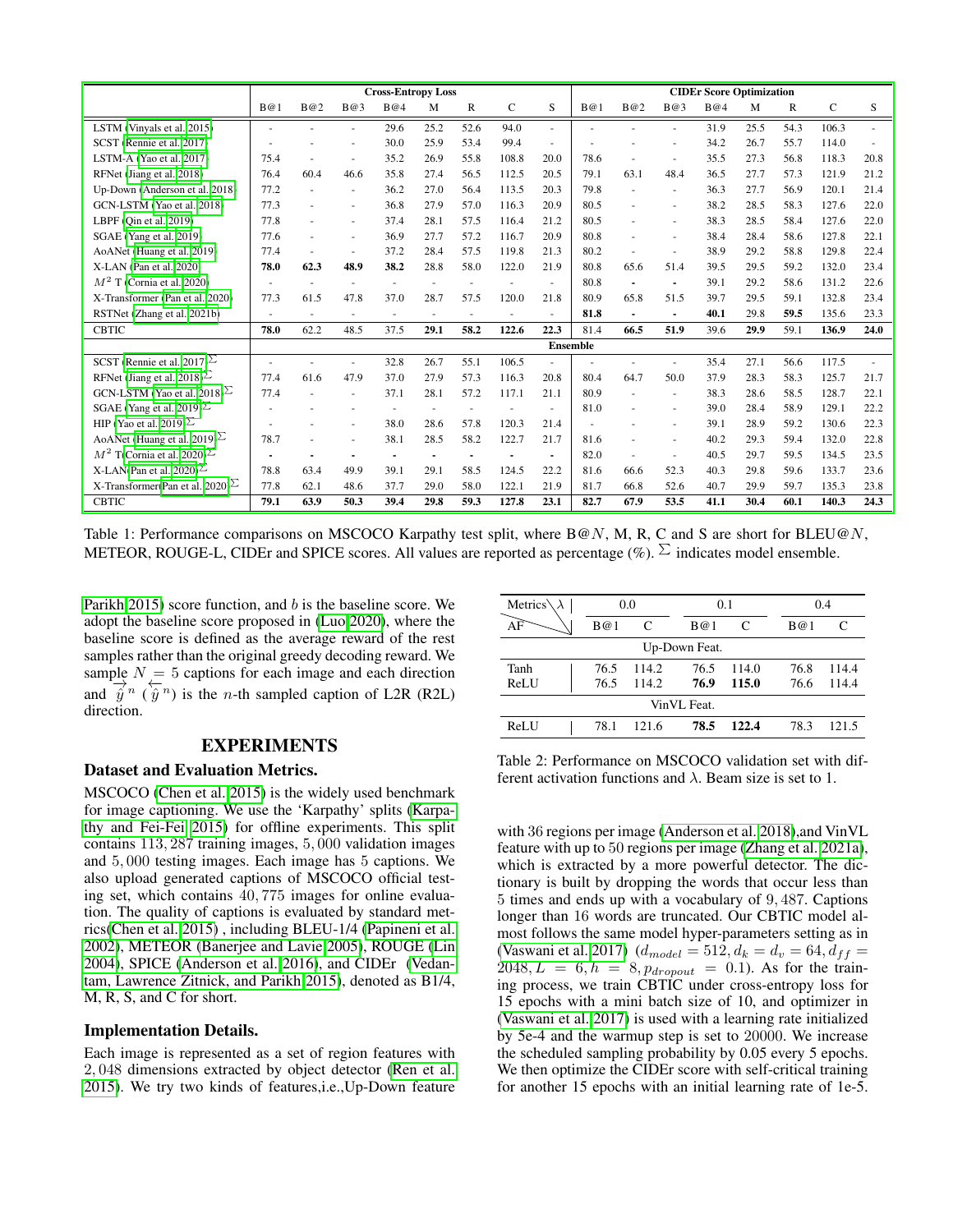<span id="page-5-1"></span>

| Metrics                         | BLEU-1         |      | BLEU-2         |      | BLEU-3         |      |                | BLEU-4 |                | <b>METEOR</b> |                | <b>ROUGE</b> | <b>CIDEr</b>   |       |
|---------------------------------|----------------|------|----------------|------|----------------|------|----------------|--------|----------------|---------------|----------------|--------------|----------------|-------|
| Model                           | c <sub>5</sub> | c40  | c <sub>5</sub> | c40  | c <sub>5</sub> | c40  | c <sub>5</sub> | c40    | c <sub>5</sub> | c40           | c <sub>5</sub> | c40          | c <sub>5</sub> | c40   |
| SCST (Rennie et al. 2017)       | 78.1           | 93.7 | 61.9           | 86.0 | 47.0           | 75.9 | 35.2           | 64.5   | 27.0           | 35.5          | 56.3           | 70.7         | 114.7          | 116.7 |
| Up-Down (Anderson et al. 2018)  | 80.2           | 95.2 | 64.1           | 88.8 | 49.1           | 79.4 | 36.9           | 68.5   | 27.6           | 36.7          | 57.1           | 72.4         | 117.9          | 120.5 |
| RFNet (Jiang et al. 2018)       | 80.4           | 95.0 | 64.9           | 89.3 | 50.1           | 80.1 | 38.0           | 69.2   | 28.2           | 37.2          | 58.2           | 73.1         | 122.9          | 125.1 |
| GCN-LSTM (Yao et al. 2018)      | 80.8           | 95.9 | 65.5           | 89.3 | 50.8           | 80.3 | 38.7           | 69.7   | 28.5           | 37.6          | 58.5           | 73.4         | 125.3          | 126.5 |
| SGAE (Yang et al. 2019)         | 81.0           | 95.3 | 65.6           | 89.5 | 50.7           | 80.4 | 38.5           | 69.7   | 28.2           | 37.2          | 58.6           | 73.6         | 123.8          | 126.5 |
| ETA (Li et al. 2019)            | 81.2           | 95.0 | 65.5           | 89.0 | 50.9           | 80.4 | 38.9           | 70.2   | 28.6           | 38.0          | 58.6           | 73.9         | 122.1          | 124.4 |
| AoANet (Huang et al. 2019)      | 81.0           | 95.0 | 65.8           | 89.6 | 51.4           | 81.3 | 39.4           | 71.2   | 29.1           | 38.5          | 58.9           | 74.5         | 126.9          | 129.6 |
| GCN-LSTM+HIP (Yao et al. 2019)  | 81.6           | 95.9 | 66.2           | 90.4 | 51.5           | 81.6 | 39.3           | 71.0   | 28.8           | 38.1          | 59.0           | 74.1         | 127.9          | 130.2 |
| $M2$ T (Cornia et al. 2020)     | 81.6           | 96.0 | 66.4           | 90.8 | 51.8           | 82.7 | 39.7           | 72.8   | 29.4           | 39.0          | 59.2           | 74.8         | 129.3          | 132.1 |
| X-Transformer (Pan et al. 2020) | 81.9           | 95.7 | 66.9           | 90.5 | 52.4           | 82.5 | 40.3           | 72.4   | 29.6           | 39.2          | 59.5           | 75.0         | 131.1          | 133.5 |
| GET (Ji et al. 2021)            | 81.6           | 96.1 | 66.5           | 90.9 | 51.9           | 82.8 | 39.7           | 72.9   | 29.4           | 38.8          | 59.1           | 74.4         | 130.3          | 132.5 |
| RSTNet (Zhang et al. 2021b)     | 82.1           | 96.4 | 67.0           | 91.3 | 52.2           | 83.0 | 40.0           | 73.1   | 29.6           | 39.1          | 59.5           | 74.6         | 131.9          | 134.0 |
| <b>CBTIC</b>                    | 82.3           | 96.5 | 67.5           | 91.8 | 52.8           | 83.7 | 40.5           | 73.5   | <b>30.0</b>    | 39.6          | 59.6           | 75.0         | 135.0          | 138.6 |

Table 3: Leaderboard of the published state-of-the-art image captioning models on the MSCOCO online testing server, where B@N, M, R, and C are short for BLEU@N, METEOR, ROUGE-L, and CIDEr scores. All values are reported as percentage  $(%).$ 

During testing, unless stated otherwise, we use the standard beam search for conventional Transformer model with beam size 3, which is the best width based on our observation. It is worth noting that the beam search method for CBTIC model is a little different from the standard one. Specifically, if the total beam size is 4, then both L2R and R2L flow should independently keep a standard beam search with beam size 2 for each step. Unless stated otherwise, the beam size of each flow is set to 2 for CBTIC model.

### Quantitative Results

In this section, we will quantitatively analyze CBTIC model in detail by answering the following questions.

What is the effect of Fusion function with different  $\lambda$ ? Following previous practice [\(Zhou, Zhang, and Zong 2019\)](#page-9-16), we choose to use the simple non-linear fusion mechanism. From Table [2,](#page-4-0) we can find that the explicit interaction mechanism only improves slightly over the baseline ( $\lambda = 0$ ) when proper  $\lambda = 0.1$  is selected. This indicates that the explicit interaction mechanism is not the main contributor of this model, which is different from [\(Zhou, Zhang, and Zong](#page-9-16) [2019\)](#page-9-16), and motivates us to further decipher this architecture. In the following, we select ReLU and set  $\lambda = 0.1$  as default, unless stated otherwise.

What is the effect of each component that constitutes the CBTIC model? To further investigate the effectiveness of CBTIC model and each component, we conduct substantial ablation studies, as shown in Table [4.](#page-5-0) Before diving into the details, we emphasize that CBTIC model doesn't increase any model parameters except two special symbols (i.e.,  $\langle l2r \rangle$ ) and  $\langle r2l\rangle$  embedding compared to the standard baseline model and they share the same training script.

Firstly, by comparing the 9th row with the 1st and 5th rows, we can find that the whole CBTIC model outperforms Transformer(L2R) and Transformer(R2L) models more than 2.7% in CIDEr metric. And the advantage of our CBTIC model is more obvious when using better VinVL feature by comparing the 18th row with the 10th row (e.g.,more than

<span id="page-5-0"></span>

| #              | Metrics                           |      | <b>Cross-Entropy Loss</b> |      |       |  |  |  |  |
|----------------|-----------------------------------|------|---------------------------|------|-------|--|--|--|--|
|                | Models                            | B@4  | М                         | R    | С     |  |  |  |  |
|                | Up-Down Feat.                     |      |                           |      |       |  |  |  |  |
| 1              | Transformer(L2R)                  | 35.4 | 27.8                      | 56.3 | 111.7 |  |  |  |  |
| 2              | Transformer(L2R-seed1)            | 35.4 | 27.7                      | 56.3 | 112.3 |  |  |  |  |
| 3              | Sentence-Level Ensemble           | 35.1 | 28.1                      | 56.4 | 112.5 |  |  |  |  |
| $\overline{4}$ | Transformer(L2R)                  | 35.4 | 27.8                      | 56.3 | 111.7 |  |  |  |  |
| 5              | Transformer(R2L)                  | 33.9 | 27.1                      | 55.2 | 109.6 |  |  |  |  |
| 6              | Sentence-Level Ensemble           | 34.6 | 27.8                      | 56.0 | 111.7 |  |  |  |  |
| 7              | CBTIC(only keep R2L during eval.) | 34.3 | 27.5                      | 56.0 | 112.6 |  |  |  |  |
| 8              | CBTIC(only keep L2R during eval.) | 35.7 | 27.7                      | 56.7 | 113.4 |  |  |  |  |
| 9              | CBTIC                             | 35.6 | 28.1                      | 56.8 | 114.4 |  |  |  |  |
|                | VinVL Feat.                       |      |                           |      |       |  |  |  |  |
| 10             | Transformer(L2R)                  | 37.1 | 28.4                      | 57.3 | 117.6 |  |  |  |  |
| 11             | Transformer(L2R-seed1)            | 36.6 | 28.6                      | 57.2 | 117.3 |  |  |  |  |
| 12             | Sentence-Level Ensemble           | 36.8 | 28.8                      | 57.4 | 118.5 |  |  |  |  |
| 13             | Transformer(L2R)                  | 37.1 | 28.4                      | 57.3 | 117.6 |  |  |  |  |
| 14             | Transformer(R2L)                  | 35.5 | 28.1                      | 56.9 | 117.0 |  |  |  |  |
| 15             | Sentence-Level Ensemble           | 37.1 | 29.0                      | 57.9 | 119.9 |  |  |  |  |
| 16             | CBTIC(only keep R2L during eval.) | 36.1 | 28.4                      | 57.3 | 119.4 |  |  |  |  |
| 17             | CBTIC(only keep L2R during eval.) | 37.8 | 28.9                      | 58.0 | 121.3 |  |  |  |  |
| 18             | <b>CBTIC</b>                      | 37.8 | 29.1                      | 58.2 | 121.8 |  |  |  |  |

Table 4: Ablation studies on MSCOCO validation set. The default random seed is 0.

4.2% gain in CIDEr metric). This proves the overall effectiveness of CBTIC model.

Secondly, by comparing the 7th/8th row with the 5th/1st row, we can find that the compact architecture of CBTIC model can serve as a good regularization by improving the performance from 109.6/111.7 CIDEr to 112.6/113.4 CIDEr. And we can also see similar trend when using better VinVL feature by comparing the 16th/17th row with the 14th/13th row.

Thirdly, we investigate the effect of sentence-level ensemble, which is a natural part of our CBTIC model since we have to choose one final caption from the outputs of L2R and R2L 'flows'. By comparing the 9th row with the 8th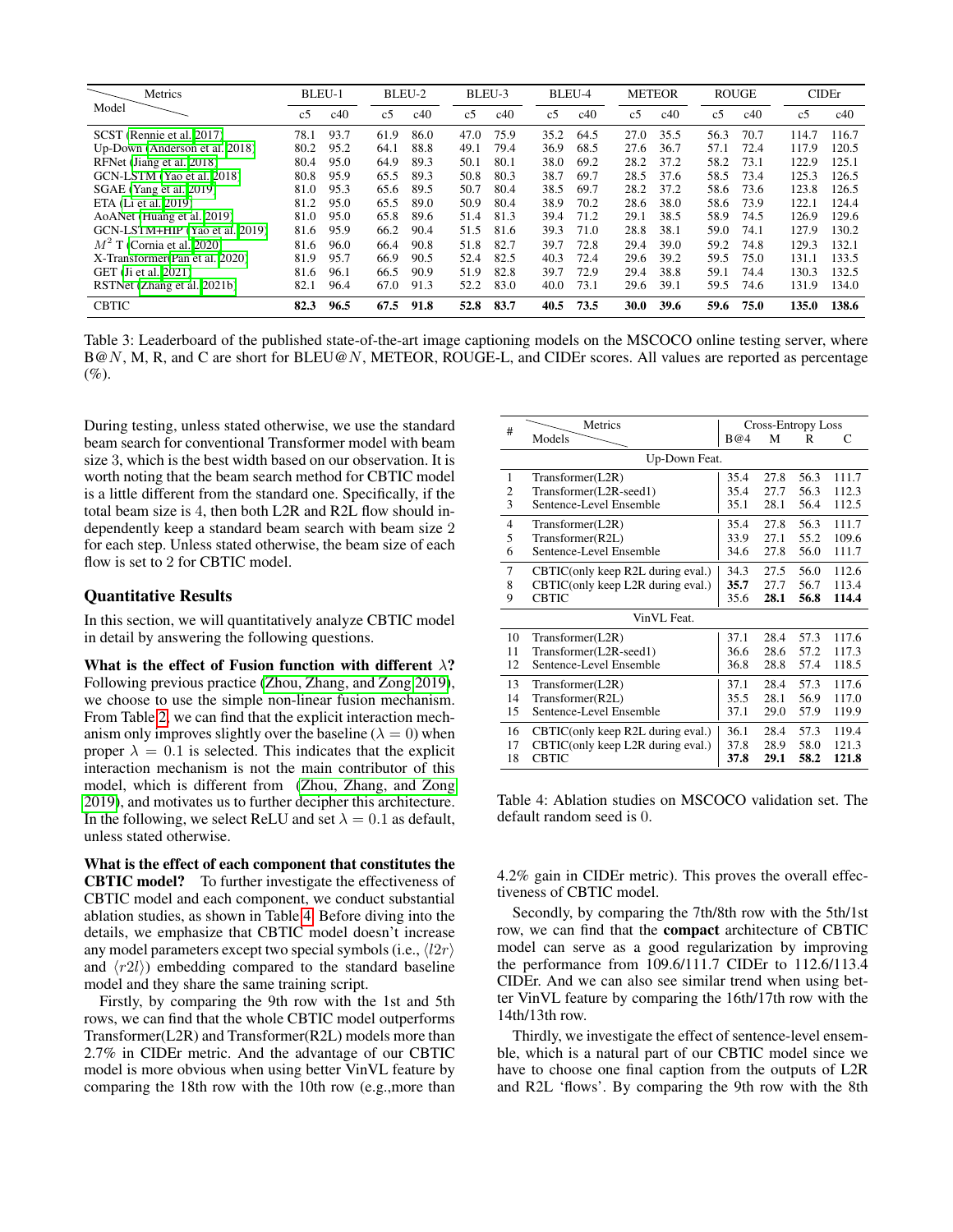<span id="page-6-1"></span>

Figure 3: Examples of captions generated by our CBTIC model, conventional unidirectional Transformer model and humanannotated ground truth.The bad words are marked in red.

<span id="page-6-0"></span>

| Metrics                               |      |      | <b>Cross-Entropy Loss</b> |       |
|---------------------------------------|------|------|---------------------------|-------|
| Models                                | B@4  | M    | R                         |       |
| CBTIC*2                               | 38.3 | 29.4 | 58.9                      | 125.3 |
| CBTIC(only keep L2R during eval.)*2   | 37.4 | 28.9 | 58.3                      | 122.5 |
| CBTIC*3                               | 39.2 | 29.7 | 59.2                      | 127.4 |
| CBTIC(only keep L2R during eval.)*3   | 38.3 | 29.3 | 58.8                      | 125.1 |
| CBTIC*4                               | 39.1 | 29.7 | 59.3                      | 127.6 |
| $CBTIC(only keep L2R during eval.)*4$ | 38.6 | 29.3 | 59.0                      | 125.5 |

Table 5: The effect of combining model ensemble and sentence-level ensemble on MSCOCO validation set. '∗2' indicates we average the word-level output probability distributions of two independently trained instances with different parameter initialization. Beam size is set to 1 and VinVL feature is used.

row, we can see the effect of sentence-level ensemble mechanism by improving the METEOR metric from 27.7 to 28.1. The effect of sentence-level ensemble is further enlarged when combined with model ensemble, which typically averages the word-level output probability distributions of multiple independently trained instances with different parameter initialization. From Table [5,](#page-6-0) we can see that sentence-level ensemble contributes more than 2% in CIDEr metric at all model ensemble cases. Additionally, we also experimentally construct other two sentence-level ensemble models during evaluation to check the generality of this mechanism, where one is an ensemble of two Transformer(L2R) models and the other one is an ensemble of Transformer (L2R) and Transformer (R2L) models. By observing the 3rd/6th/12th/15th rows of Table [4,](#page-5-0) we can find that this mechanism can still bring non-trivial improvement on METEOR metric but at the cost of saving and running two models.

Finally, we also report the performance comparison between CBTIC model and the unidirectional Transformer model after CIDEr score optimization in Table [6.](#page-7-7) Basically, CBTIC model has a similar advantage as in the first training stage, e.g., improving the conventional Transformer(L2R) model from 127.6/22.6 to 129.8/22.8 in CIDEr/SPICE metric. And the advantage is more obvious when using better VinVL feature by improving CIDEr/SPICE metric from 134.9/23.6 to 137.5/24.2. However, we find that Transformer(R2L) model shows an undesirable phenomenon after CIDEr score optimization, i.e., generating some bad endings, e.g.'*of a man with a soccer ball on a field*'. This undermines CBTIC model to some extent and causes degradation in BLEU metrics (e.g., from 38.9 to 38.0), which focus on n-gram matching.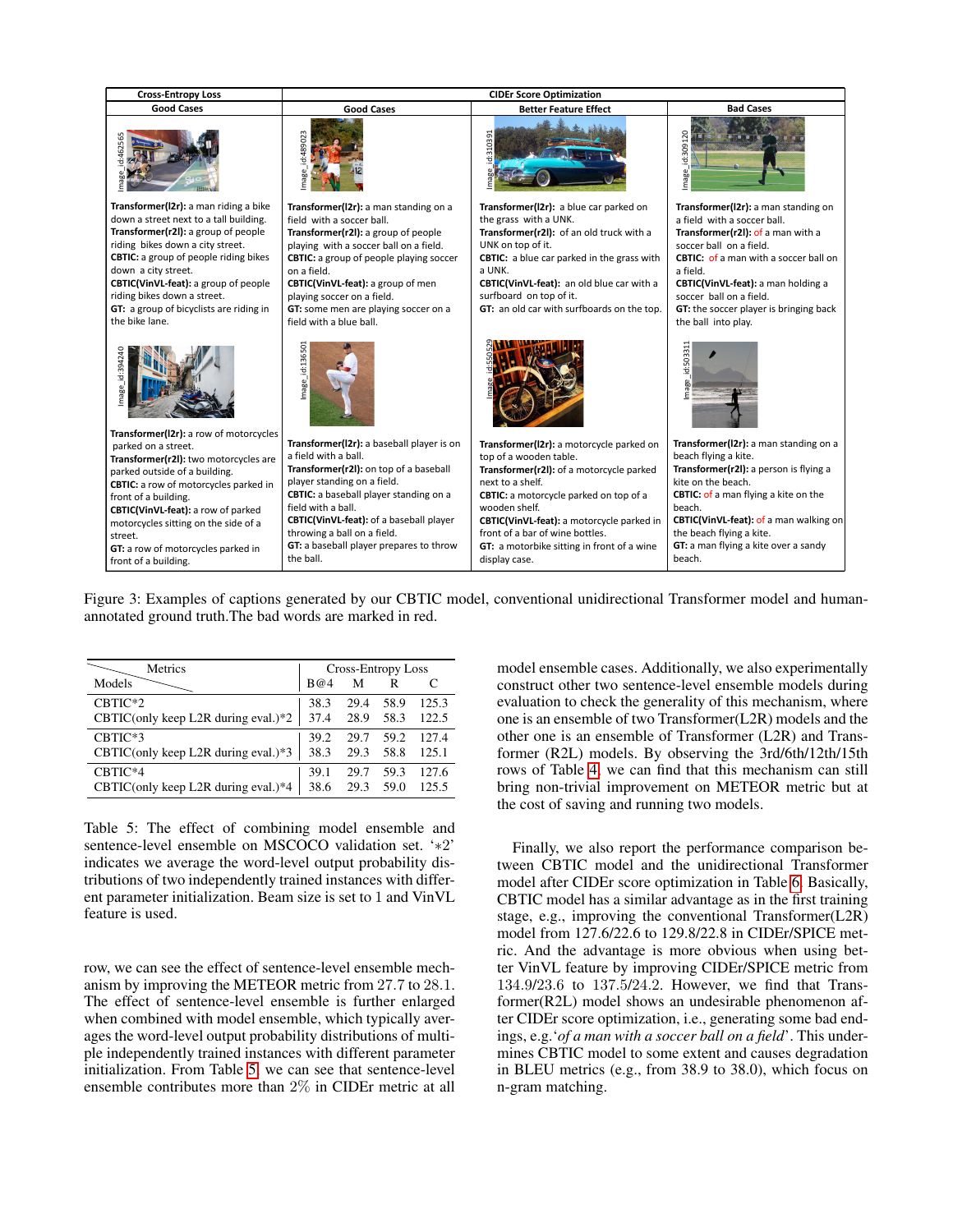<span id="page-7-7"></span>

| <b>Metrics</b>   |               |      | <b>CIDEr Score Optimization</b> |      |  |  |  |  |
|------------------|---------------|------|---------------------------------|------|--|--|--|--|
| Models           | B@4           | M    |                                 | S    |  |  |  |  |
|                  | Up-Down Feat. |      |                                 |      |  |  |  |  |
| Transformer(L2R) | 38.9          | 28.9 | 127.6                           | 22.6 |  |  |  |  |
| Transformer(R2L) | 36.5          | 28.9 | 129.2                           | 22.7 |  |  |  |  |
| <b>CBTIC</b>     | 38.0          | 29.1 | 129.8                           | 22.8 |  |  |  |  |
| VinVL Feat.      |               |      |                                 |      |  |  |  |  |
| Transformer(L2R) | 41.0          | 29.8 | 134.9                           | 23.6 |  |  |  |  |
| Transformer(R2L) | 37.8          | 29.6 | 136.1                           | 23.6 |  |  |  |  |
| <b>CBTIC</b>     | 40.0          | 30.1 | 137.5                           | 24.2 |  |  |  |  |

Table 6: Performance comparison with Transformer based alternatives, which have the same parameters, on MSCOCO validation set.

How does CBTIC perform compared with state-of-theart models? We show the performance comparisons between our CBTIC model and state-of-the-art models on 'Karpathy' test split in Table [1.](#page-4-1) The performances of the single model and model ensemble are separately reported. The implementation of model ensemble follows the common practice [\(Rennie et al. 2017;](#page-8-11) [Huang et al. 2019\)](#page-8-10), which averaging the word-level output probability distributions of four independently trained instances with different parameter initialization. In general, our CBTIC model exhibits better performance than other models except for X-LAN [\(Pan](#page-8-1) [et al. 2020\)](#page-8-1) and RSTNet [\(Zhang et al. 2021b\)](#page-9-2) in BLEU metrics in the single model setting. In the model ensemble setting, our CBTIC model outperforms all other models in all metrics, especially a large margin in CIDEr (about 5%). We think this is partly due to our CBTIC model can simultaneously take advantage of both word-level ensemble and sentence-level ensemble in ensemble setting. In addition, we also report the performance of our ensemble model on the online testing server. Table [3](#page-5-1) details the performance over official testing images with 5 reference captions (c5) and 40 reference captions (c40). The results clearly show that our CBTIC model shows better performance across all metrics, e.g., making the absolute improvement over the best competitor RSTNet by 4.1%/4.6% in CIDEr c5/c40. It is noteworthy that we don't list recent vision-language pre-training models [\(Zhou et al. 2020a;](#page-9-8) [Li et al. 2020;](#page-8-12) [Zhang et al. 2021a\)](#page-9-9) for comparison since it's not fair to directly compare them with non-pretraining-finetuning models.

### Qualitative Results

We showcase some qualitative results generated by our CBTIC model and conventional unidirectional Transformer model, coupled with human-annotated ground truth sentences (GT) in Figure [3.](#page-6-1) On average, CBTIC model can steal from both Transformer(l2r) and Transformer(r2l) models. For example, the CBTIC model absorbs the '*a row of*' of Transformer (l2r) and the '*of a building*' of Transformer (r2l) and generates a caption that is closer to ground truth in the bottom-left example. In the top-left example, CBTIC seems to directly choose the output of Trans-

former (r2l), which is the better one. We illustrate the effect of using a better feature in the 3rd column, e.g., CBTIC model fed with VinVL feature recognizes '*surfboard*' and '*a bar of wine bottles*'. In the 4th column, we also show a kind of representative bad case of CBTIC model after CIDEr score optimization. This bad endings issue mainly derives from Transformer (r2l) 'flow'. This is probably due to some prepositions (e.g.,'*of*') frequently follow '*a*' in the reverse version of ground truth captions. This issue may be alleviated by using trick of removing bad endings or adding BLEU metric to the score function during self-critical training.

# **CONCLUSION**

In this paper, we introduce a Compact Bidirectional Transformer model for image captioning (CBTIC) that can leverage bidirectional context implicitly and explicitly while the decoder is parameter-efficient and can be executed parallelly. We conduct extensive ablation studies on MSCOCO benchmark and find that the compact architecture, which serves as a regularization for implicitly exploiting bidirectional context, and the sentence-level ensemble play more important roles than the explicit interaction mechanism. We further propose to combine word-level and sentencelevel ensemble seamlessly and extend the conventional selfcritical training under this architecture to achieve new stateof-the-art results in comparison with non-vision-languagepretraining models. The proposed method is orthogonal to other sophisticated methods for image captioning, including vision-language pretraining and advanced attention mechanisms, and we leave integrating these methods for better performance as our future work.

### References

<span id="page-7-6"></span>Anderson, P.; Fernando, B.; Johnson, M.; and Gould, S. 2016. Spice: Semantic propositional image caption evaluation. In *European conference on computer vision*, 382–398. Springer.

<span id="page-7-0"></span>Anderson, P.; He, X.; Buehler, C.; Teney, D.; Johnson, M.; Gould, S.; and Zhang, L. 2018. Bottom-up and top-down attention for image captioning and visual question answering. In *Proceedings of the IEEE conference on computer vision and pattern recognition*, 6077–6086.

<span id="page-7-3"></span>Ba, J. L.; Kiros, J. R.; and Hinton, G. E. 2016. Layer normalization. *arXiv preprint arXiv:1607.06450*.

<span id="page-7-2"></span>Bahdanau, D.; Cho, K.; and Bengio, Y. 2014. Neural machine translation by jointly learning to align and translate. *arXiv preprint arXiv:1409.0473*.

<span id="page-7-5"></span>Banerjee, S.; and Lavie, A. 2005. METEOR: An automatic metric for MT evaluation with improved correlation with human judgments. In *Proceedings of the acl workshop on intrinsic and extrinsic evaluation measures for machine translation and/or summarization*, 65–72.

<span id="page-7-1"></span>Caruana, R. 1997. Multitask learning. *Machine learning*, 28(1): 41–75.

<span id="page-7-4"></span>Chen, X.; Fang, H.; Lin, T.-Y.; Vedantam, R.; Gupta, S.; Dollár, P.; and Zitnick, C. L. 2015. Microsoft coco captions: Data collection and evaluation server. *arXiv preprint arXiv:1504.00325*.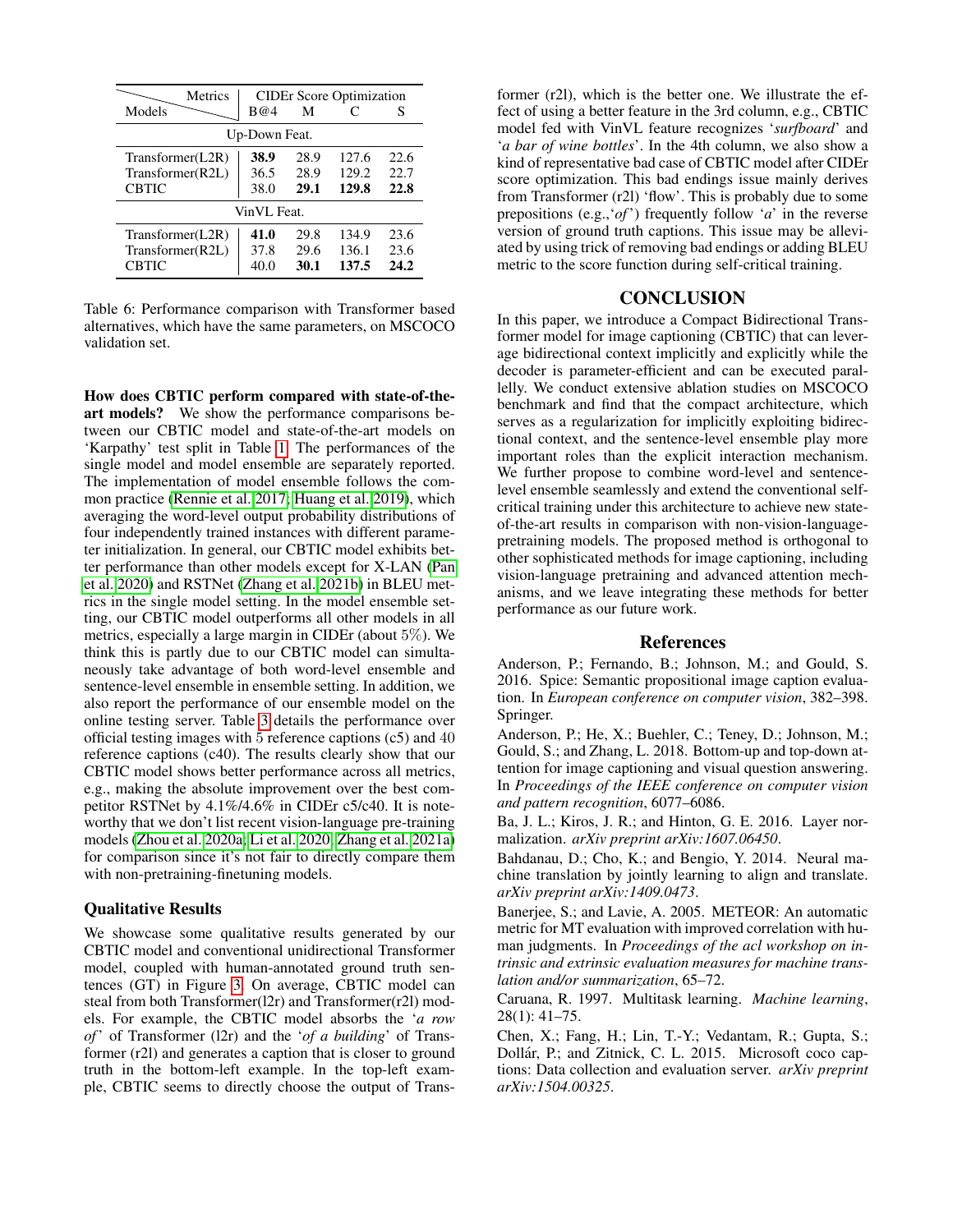<span id="page-8-16"></span>Chen, Y.-C.; Gan, Z.; Cheng, Y.; Liu, J.; and Liu, J. 2020. Distilling Knowledge Learned in BERT for Text Generation. In *Proceedings of the 58th Annual Meeting of the Association for Computational Linguistics*, 7893–7905.

<span id="page-8-9"></span>Cornia, M.; Stefanini, M.; Baraldi, L.; and Cucchiara, R. 2020. Meshed-memory transformer for image captioning. In *Proceedings of the IEEE/CVF Conference on Computer Vision and Pattern Recognition*, 10578–10587.

<span id="page-8-13"></span>Deshpande, A.; Aneja, J.; Wang, L.; Schwing, A. G.; and Forsyth, D. 2019. Fast, diverse and accurate image captioning guided by part-of-speech. In *Proceedings of the IEEE/CVF Conference on Computer Vision and Pattern Recognition*, 10695–10704.

<span id="page-8-17"></span>Devlin, J.; Chang, M.-W.; Lee, K.; and Toutanova, K. 2018. Bert: Pre-training of deep bidirectional transformers for language understanding. *arXiv preprint arXiv:1810.04805*.

<span id="page-8-15"></span>Elliott, D.; Frank, S.; and Hasler, E. 2015. Multilingual image description with neural sequence models. *arXiv preprint arXiv:1510.04709*.

<span id="page-8-8"></span>Gu, J.; Wang, G.; Cai, J.; and Chen, T. 2017. An empirical study of language cnn for image captioning. In *Proceedings of the IEEE International Conference on Computer Vision*, 1222–1231.

<span id="page-8-19"></span>He, K.; Zhang, X.; Ren, S.; and Sun, J. 2016. Deep residual learning for image recognition. In *Proceedings of the IEEE conference on computer vision and pattern recognition*, 770–778.

<span id="page-8-14"></span>Hou, J.; Wu, X.; Zhao, W.; Luo, J.; and Jia, Y. 2019. Joint syntax representation learning and visual cue translation for video captioning. In *Proceedings of the IEEE/CVF International Conference on Computer Vision*, 8918–8927.

<span id="page-8-10"></span>Huang, L.; Wang, W.; Chen, J.; and Wei, X.-Y. 2019. Attention on attention for image captioning. In *Proceedings of the IEEE/CVF International Conference on Computer Vision*, 4634–4643.

<span id="page-8-28"></span>Ji, J.; Luo, Y.; Sun, X.; Chen, F.; Luo, G.; Wu, Y.; Gao, Y.; and Ji, R. 2021. Improving image captioning by leveraging intra-and inter-layer global representation in transformer network. In *Proceedings of the AAAI Conference on Artificial Intelligence*, volume 35, 1655–1663.

<span id="page-8-7"></span>Jiang, H.; Misra, I.; Rohrbach, M.; Learned-Miller, E.; and Chen, X. 2020. In defense of grid features for visual question answering. In *Proceedings of the IEEE/CVF Conference on Computer Vision and Pattern Recognition*, 10267– 10276.

<span id="page-8-21"></span>Jiang, W.; Ma, L.; Jiang, Y.-G.; Liu, W.; and Zhang, T. 2018. Recurrent fusion network for image captioning. In *Proceedings of the European Conference on Computer Vision (ECCV)*, 499–515.

<span id="page-8-24"></span>Karpathy, A.; and Fei-Fei, L. 2015. Deep visual-semantic alignments for generating image descriptions. In *Proceedings of the IEEE conference on computer vision and pattern recognition*, 3128–3137.

<span id="page-8-27"></span>Li, G.; Zhu, L.; Liu, P.; and Yang, Y. 2019. Entangled transformer for image captioning. In *Proceedings of the IEEE/CVF International Conference on Computer Vision*, 8928–8937.

<span id="page-8-12"></span>Li, X.; Yin, X.; Li, C.; Zhang, P.; Hu, X.; Zhang, L.; Wang, L.; Hu, H.; Dong, L.; Wei, F.; et al. 2020. Oscar: Object-semantics aligned pre-training for vision-language tasks. In *European Conference on Computer Vision*, 121– 137. Springer.

<span id="page-8-26"></span>Lin, C.-Y. 2004. Rouge: A package for automatic evaluation of summaries. In *Text summarization branches out*, 74–81.

<span id="page-8-23"></span>Luo, R. 2020. A Better Variant of Self-Critical Sequence Training. *arXiv preprint arXiv:2003.09971*.

<span id="page-8-1"></span>Pan, Y.; Yao, T.; Li, Y.; and Mei, T. 2020. X-linear attention networks for image captioning. In *Proceedings of the IEEE/CVF Conference on Computer Vision and Pattern Recognition*, 10971–10980.

<span id="page-8-25"></span>Papineni, K.; Roukos, S.; Ward, T.; and Zhu, W.-J. 2002. Bleu: a method for automatic evaluation of machine translation. In *Proceedings of the 40th annual meeting of the Association for Computational Linguistics*, 311–318.

<span id="page-8-22"></span>Qin, Y.; Du, J.; Zhang, Y.; and Lu, H. 2019. Look back and predict forward in image captioning. In *Proceedings of the IEEE/CVF Conference on Computer Vision and Pattern Recognition*, 8367–8375.

<span id="page-8-18"></span>Ren, S.; He, K.; Girshick, R.; and Sun, J. 2015. Faster r-cnn: Towards real-time object detection with region proposal networks. *Advances in neural information processing systems*, 28: 91–99.

<span id="page-8-11"></span>Rennie, S. J.; Marcheret, E.; Mroueh, Y.; Ross, J.; and Goel, V. 2017. Self-critical sequence training for image captioning. In *Proceedings of the IEEE conference on computer vision and pattern recognition*, 7008–7024.

<span id="page-8-4"></span>Sammani, F.; and Elsayed, M. 2019. Look and modify: Modification networks for image captioning. *arXiv preprint arXiv:1909.03169*.

<span id="page-8-5"></span>Sammani, F.; and Melas-Kyriazi, L. 2020. Show, edit and tell: A framework for editing image captions. In *Proceedings of the IEEE/CVF Conference on Computer Vision and Pattern Recognition*, 4808–4816.

<span id="page-8-6"></span>Song, Z.; Zhou, X.; Mao, Z.; and Tan, J. 2021. Image Captioning with Context-Aware Auxiliary Guidance. In *Proceedings of the AAAI Conference on Artificial Intelligence*, volume 35, 2584–2592.

<span id="page-8-2"></span>Sutskever, I.; Vinyals, O.; and Le, Q. V. 2014. Sequence to sequence learning with neural networks. In *Advances in neural information processing systems*, 3104–3112.

<span id="page-8-3"></span>Vaswani, A.; Shazeer, N.; Parmar, N.; Uszkoreit, J.; Jones, L.; Gomez, A. N.; Kaiser, Ł.; and Polosukhin, I. 2017. Attention is all you need. In *Advances in neural information processing systems*, 5998–6008.

<span id="page-8-20"></span>Vedantam, R.; Lawrence Zitnick, C.; and Parikh, D. 2015. Cider: Consensus-based image description evaluation. In *Proceedings of the IEEE conference on computer vision and pattern recognition*, 4566–4575.

<span id="page-8-0"></span>Vinyals, O.; Toshev, A.; Bengio, S.; and Erhan, D. 2015. Show and tell: A neural image caption generator. In *Proceedings of the IEEE conference on computer vision and pattern recognition*, 3156–3164.